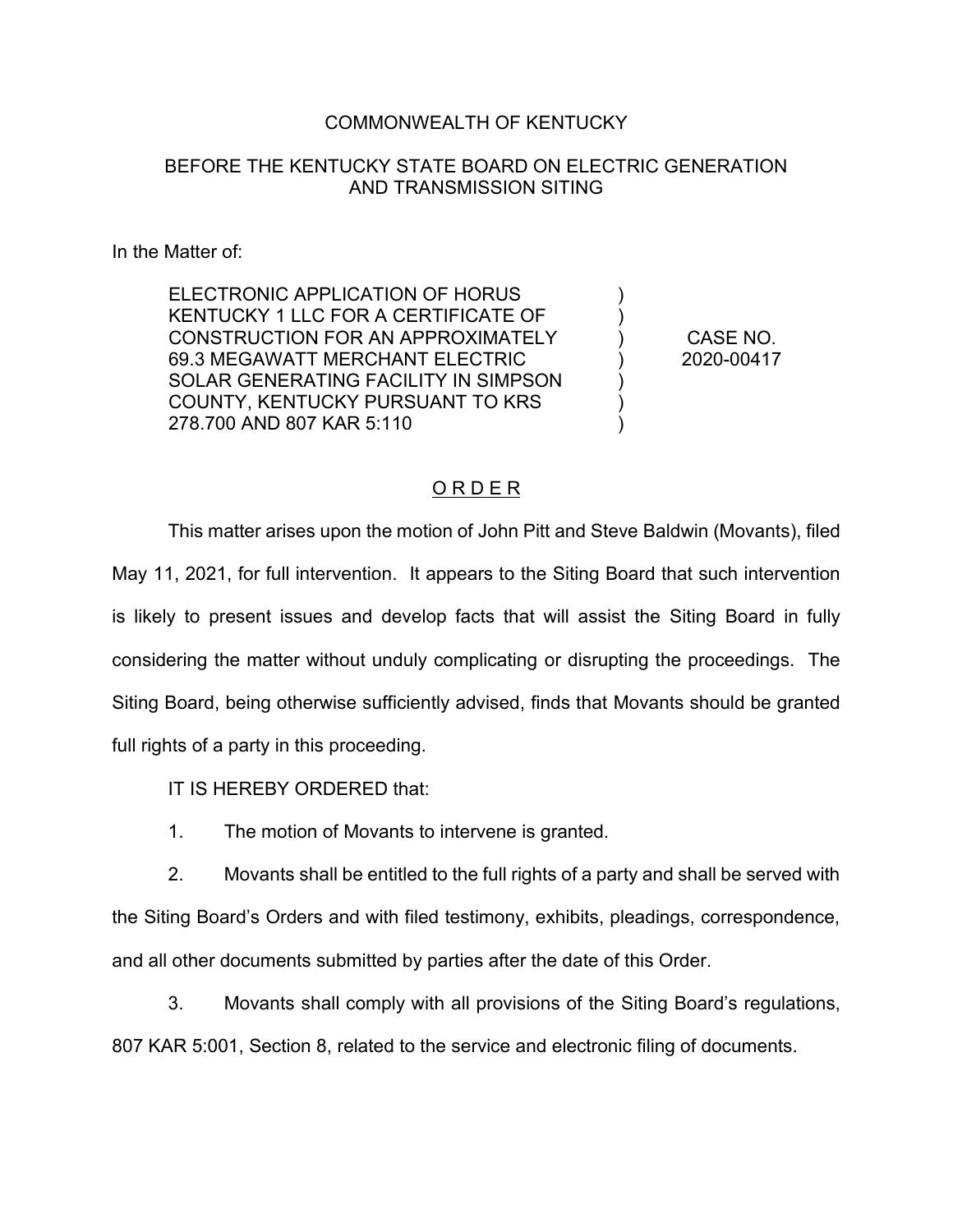4. Pursuant to 807 KAR 5:001, Section 8(9), within seven days of entry of this Order, Movants shall file a written statement with the Commission that:

a. Certifies that it, or its agent, possesses the facilities to receive electronic transmissions; and

b. Sets forth the electronic mail address to which all electronic notices and messages related to this proceeding should be served.

# [REMAINDER OF PAGE INTENTIONALLY LEFT BLANK]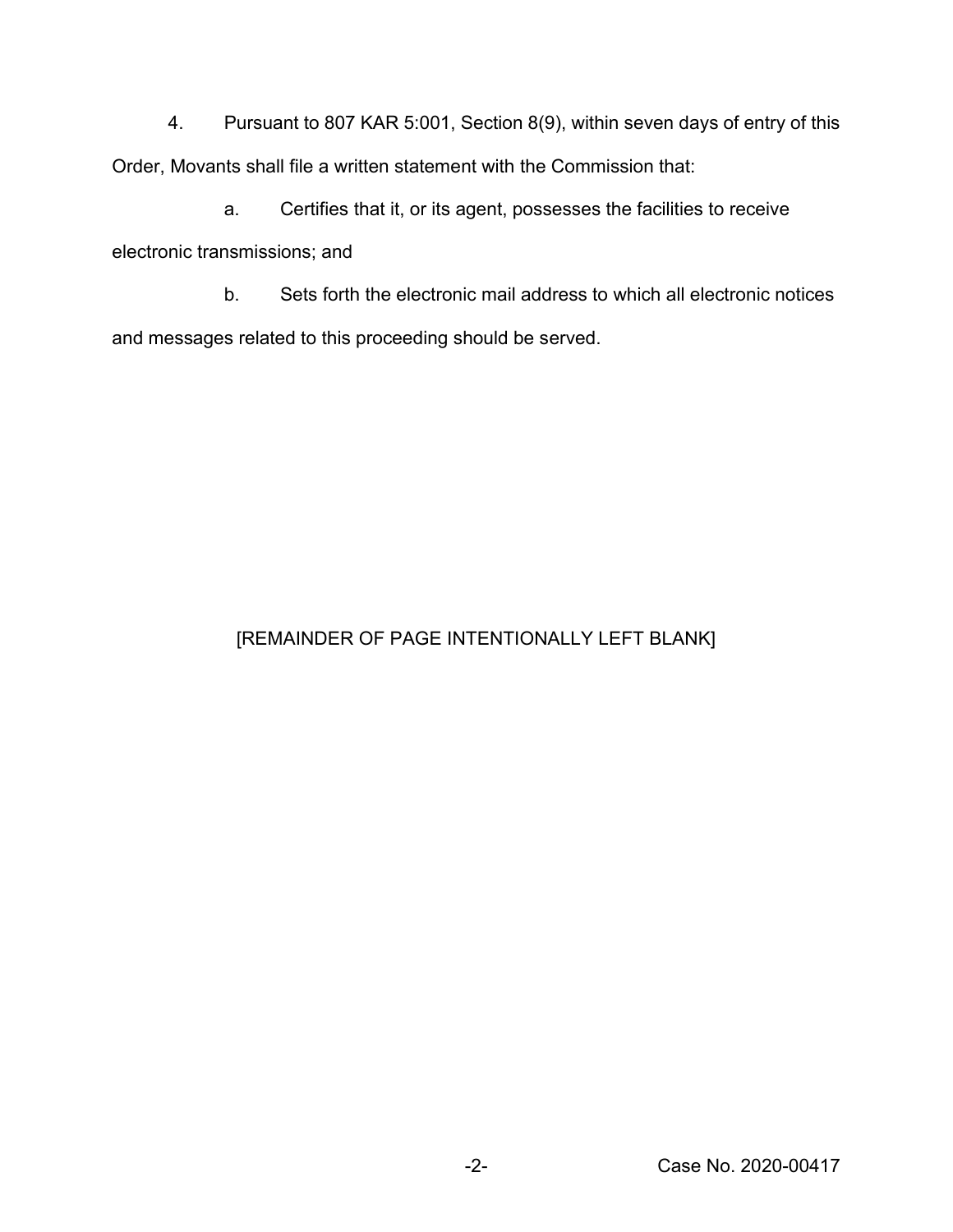By the Kentucky State Board on Electric Generation and Transmission Siting



ATTEST:

 $\omega$ ell

Executive Director Public Service Commission *on behalf of* the Kentucky State Board on Electric Generation and Transmission Siting